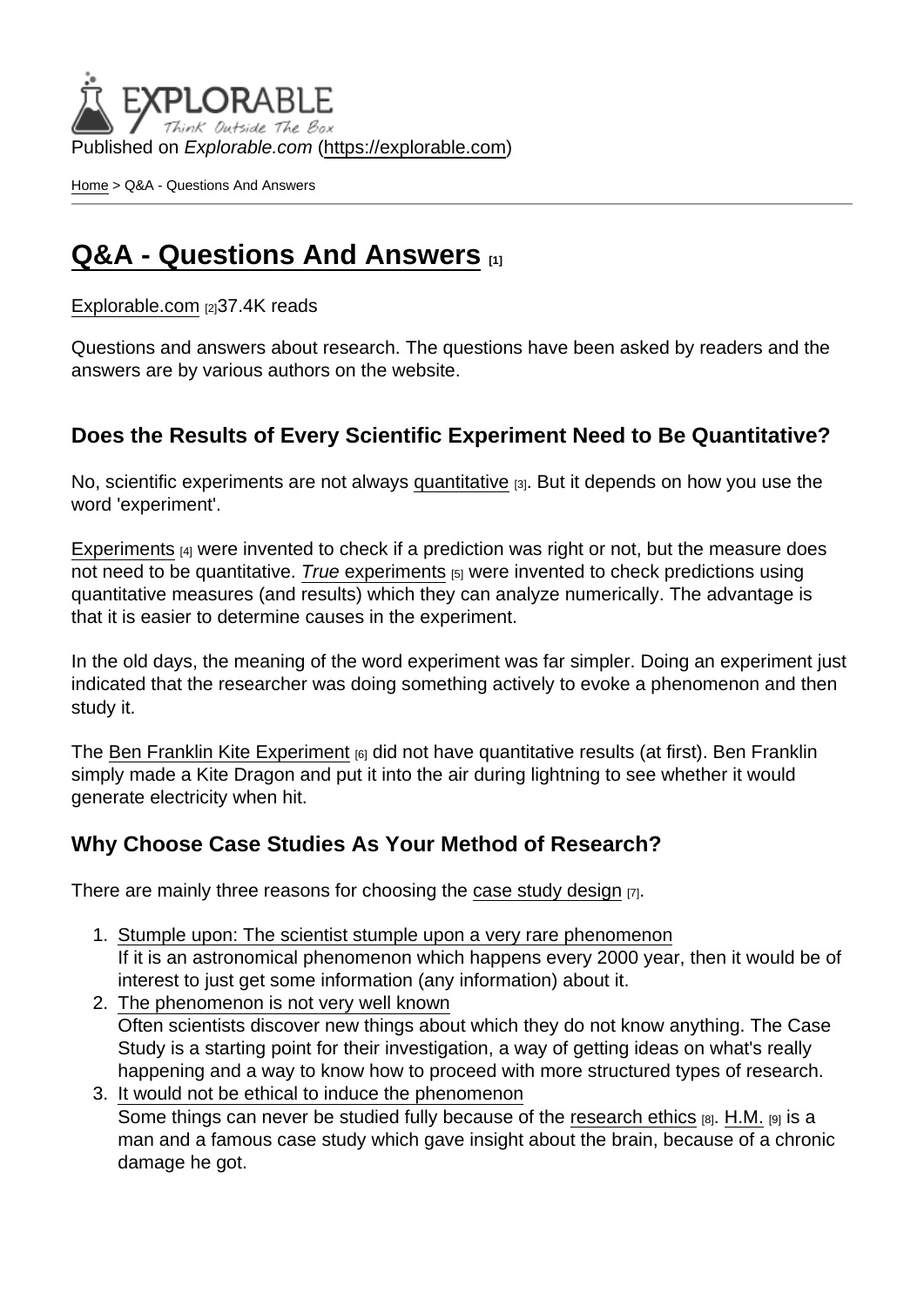Very interesting to know for brain-surgeons, but we could never damage the brain to a person for research purposes.

#### How are Groups Selected in Experiments?

Groups can be [sampled](https://explorable.com/what-is-sampling)  $_{[10]}$  differently. In [true experiments](https://explorable.com/true-experimental-design)  $_{[5]}$ , there has to be at least one [control group](https://explorable.com/scientific-control-group) [11] and one experimental group. The groups should preferably be [selected](https://explorable.com/probability-sampling)  [randomly](https://explorable.com/probability-sampling) [12].

Also, it is better for the true experimental design that the experimenter (the person in charge of the experiment) does not know in which group each person is. This is called a [double-blind](https://explorable.com/double-blind-experiment)  [experiment](https://explorable.com/double-blind-experiment) [13].

Often, it is not possible to be that strict, for various reasons. A [quasi-experimental](https://explorable.com/quasi-experimental-design)  $_{141}$ approach is accepted in many cases. In this design, the groups are not randomly selected, but measures are taken to lower the negative effects of having non-randomized groups. One strategy is to try to match persons in each group by attributes such as gender, age and socioeconomic status.

## What Was the Research Study Design Used for the Stanford Prison Experiment?

Although the [Stanford Prison Experiment](https://explorable.com/stanford-prison-experiment)  $[15]$  was not a [true experiment](https://explorable.com/true-experimental-design)  $[5]$ , it is often referred to as an experiment.

The study is only an experiment in the broad sense of the word: That an experiment is a study which deliberately induces a phenomenon or a state to study it.

Often though, an experiment can be thought of as a specific type of research method/design used in scientific inquiries, usually to study causality.

In that sense, the Stanford Prison Experiment was not an experiment, but an advanced [field experiment](https://explorable.com/field-experiments) [16], because the researchers were observing what was going on in some given conditions.

The study lacked a [control group](https://explorable.com/scientific-control-group)  $_{[11]}$ ; it can not be replicated and did not prove/disprove any causality.

# What Was the Independent Variables of the Stanley Milgram Experiment?

In the first 4 experiments, the independent variable of the [Stanley Milgram Experiment](https://explorable.com/stanley-milgram-experiment)  $_{[17]}$  was the degree of physical immediacy of an authority. The [dependent variable](https://explorable.com/dependent-variable) [18] was compliance. The closer the authority was, the higher percentage of compliance.

Later in the following series of experiments, the [independent variable](https://explorable.com/independent-variable) [19] (IV) varied:

- IV: The closeness of the learner (the person receiving shocks), compliance decreased the nearer the learner was perceived to be.
- IV: Gender differences: Did not seem to affect compliance much (but women report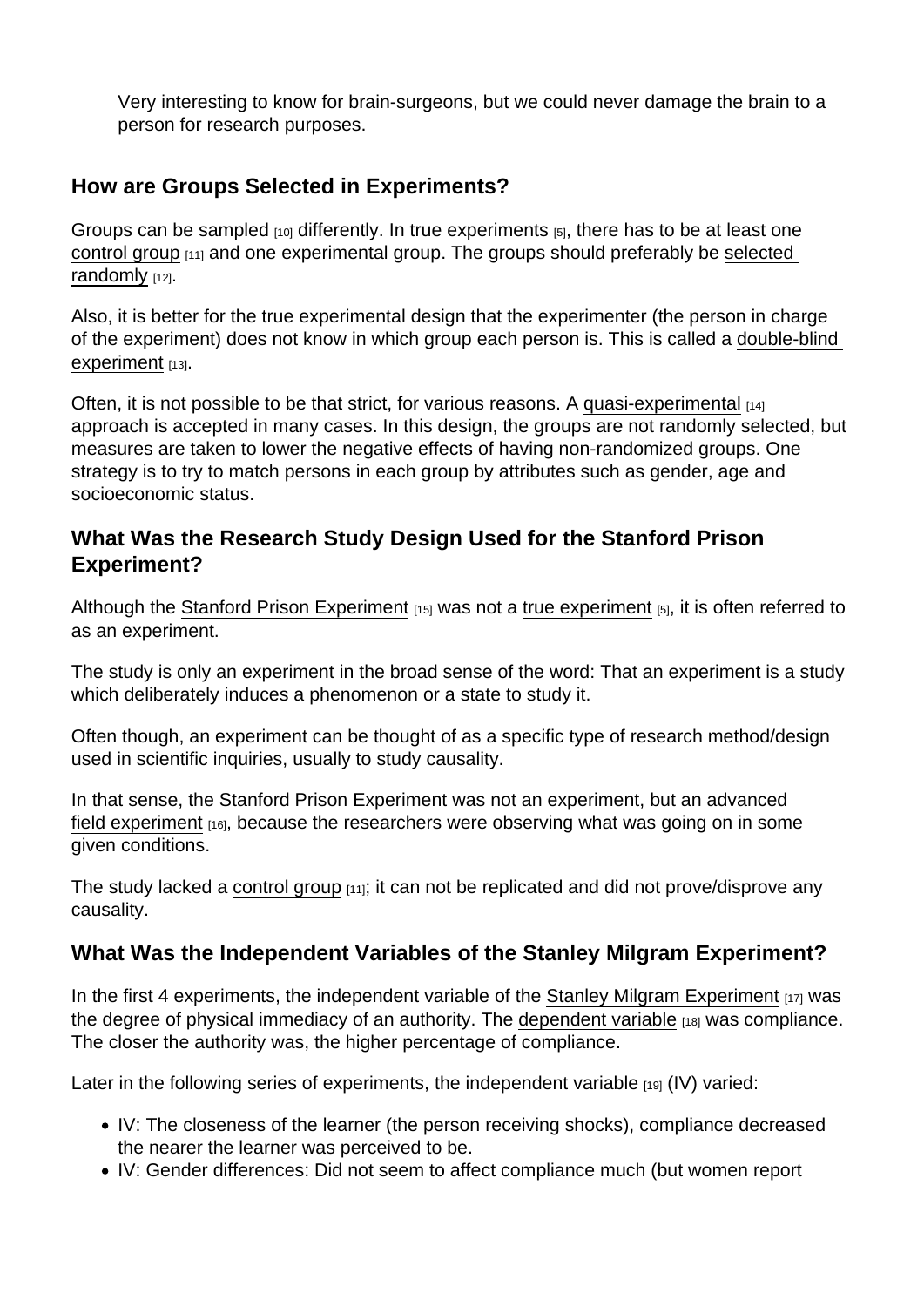higher distress).

- IV: Status of the authority: the lower perceived status, the less compliance.
- IV: [Conformity](https://explorable.com/asch-experiment) [20]: What other subjects did affected compliance (If others complied, the chance was greater that the subject complied).

# What Was the Independent/dependent Variable in the Tuskegee Syphilis Study?

The [independent variable](https://explorable.com/independent-variable)  $[19]$  in the [Tuskegee Syphilis Study](https://explorable.com/tuskegee-syphilis-study)  $[21]$  was what type of treatment participants with syphilis received, while the [dependent variable](https://explorable.com/dependent-variable) [18] was how the participants and their diseases responded to the different treatments.

It was a highly [unethical study](https://explorable.com/ethics-in-research)  $[8]$  because it studied different treatments on individuals with syphilis, without giving the commonly known cure: penicillin is cheap and easy to distribute.

The scientists knew that the consequences of not giving the correct treatment would most probably mean death or severe problems for participants. The scientists did not even try to inform participants about the cure.

Hopefully a likewise unethical study would be impossible because of [stricter regulations](https://explorable.com/research-regulations) [22] in most countries today.

### Has the Stanford Prison Experiment Helped Humans Understand Anything?

It has. The [Stanford Prison Experiment](https://explorable.com/stanford-prison-experiment) [15] never showed a causal relationship between the role and the influence the role has on the behavior and it was also criticized for a number of methodical and [ethical](https://explorable.com/ethics-in-research) [8] issues.

The impact of the study was that it helped get the attention to the fact that [social influence](https://explorable.com/social-psychology-experiments) [23] contributes more to the behavior of humans than the personality.

Many scientists got interested in the subject and it led to further investigations on how the role influences human behavior.

# Can You Explain the Concept of Experimental Research?

[Experimental research](https://explorable.com/experimental-research)  $1241$  is a research method which was invented to meet one of the primary [goals of research](https://explorable.com/aims-of-research) [25], to determine the causes for a phenomenon.

While [qualitative research](https://explorable.com/qualitative-research-design) [26] normally aims to understand or explain a phenomenon, experimental research manipulates something to see whether the explanation is correct. Qualitative research often generates an explanation, a hypothesis about what might cause a phenomenon. The experiment tests the hypothesis.

In experimental research, the researcher seeks to [control](https://explorable.com/controlled-variables)  $[27]$  as many variables as possible and reduce the effect from uncontrollable variables. This is done to be sure that the effect in the experiment is mostly due to the [independent variable](https://explorable.com/independent-variable) [19], the variable which the experimenter manipulates.

If the test confirms the [researcher's hypothesis](https://explorable.com/research-hypothesis) [28], it supports that there is some form of causality. When we know something causing a phenomenon, we have the opportunity to